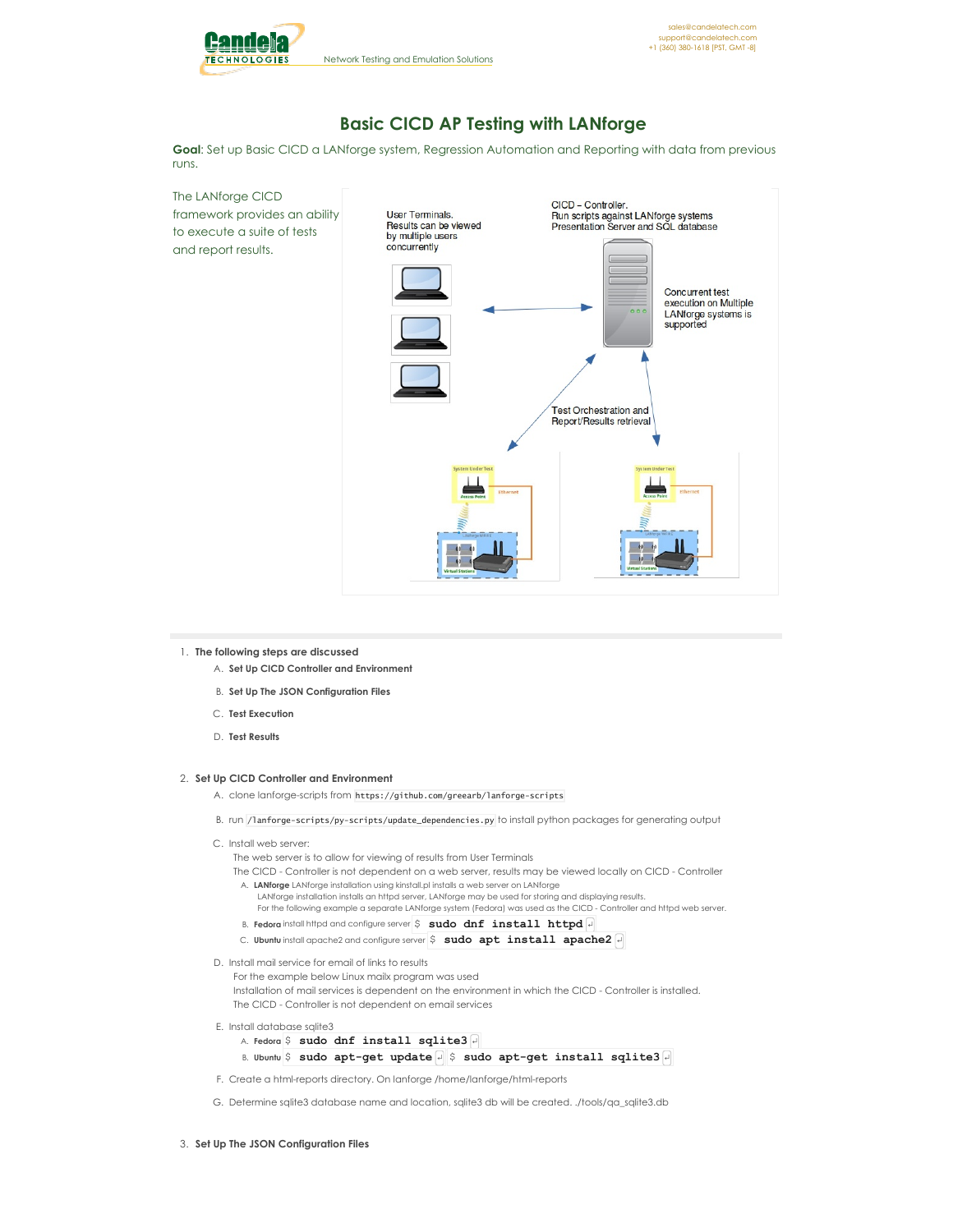- A. There are three JSON configuration input files described below. For all the JSON configuration files the CAPITALIZED parameters allow for a value to be entered into one location and used in multiple areas of the CICD framework. For example in ssid\_indx=1 the SSID\_USED is set to asus11ax-5. For the test suite below the SSID\_USED may be entered instead of asusu11ax-5, thus if the SSID changes, the SSID will need to be modified in ct\_AX88U\_dut, the ct\_tests.json will remain untouched. This reduces the need to modify the ct\_test.json for SSID changes that would affect multiple tests
	- A. **--json\_rig test\_rig.json** this JSON file describes LANforge test rig, Example [ct\\_test\\_rig.json](http://www.candelatech.com/examples/cb_eg_cv_view_basic_cicd_ap_testing/ct_test_rig.json) The test\_rig.json describes the LANforge system and test parameters for the CICD -Controller
	- B. **--json\_dut ct\_AX88U\_dut.json** this JSON file describes the AP, Example [ct\\_AX88U\\_dut.json](http://www.candelatech.com/examples/cb_eg_cv_view_basic_cicd_ap_testing/ct_AX88U_dut.json)
	- the ct\_AX88U\_dut.json describes the device under test parameters, DUT\_SET\_NAME: DUT\_NAME ASUSSRT-AX88U for example is used by Chamberview Tests
	- C. --json\_test [ct\\_tests.json](http://www.candelatech.com/examples/cb_eg_cv_view_basic_cicd_ap_testing/ct_tests.json) this JSON file describes the tests, Example ct\_tests.json The tests may use the CAPITALIZED variables or may be entered with the command line arguments as they would be entered on the command line. The tests are not limited to only python tests

### B. **test\_rig.json**

```
{
          "test_rig":{
                      "Notes":[
                                "This JSON file describes LANforge system and test run configuration"
           ),<br>"test_rig_parameters":{<br>"TEST_BED": "CT-TEST-001",<br>"TEST_RIG": "CT-TEST-001",<br>"DATRABASE_SQLITE": "./tools/qa_sqlite3.db",<br>"LF_MGR_IP": "192.168.100.116",<br>"LF_MGR_FORT": "8080",<br>"LF_MGR_DSER": "lanforge",<br>"LF_MGR_DSER":
                      "TEST_TIMEOUT": 600,<br>"EMAIL_LIST_PRODUCTION": "support@candelatech.com",<br>"EMAIL_LIST_TEST": "support@candelatech.com",<br>"EMAIL_TITLE_TXT": "Lanforge QA Testing",<br>"EMAIL_TXT": "Lanforge QA Testing"
          }
}
```
#### C. **ct\_AX88U\_dut.json**

```
{
     "ct_AX88U_dut":{
           "Notes":[
                "The device undertest configuration is contained in this file"
          ]
     },
"test_dut":{
           "DUT_SET_NAME": "DUT_NAME<br>"USE_DUT_NAME": "ASUSRT-AX88U",<br>"wireless_network_dict":{<br>"wireless_network_dict":{<br>"ssid_idx=0":{"ssid_idx":"0","SSID_USED":"asus11ax-2","SSID_PW_USED":"hello123","BSSID":"3c:7c:3f:55:4d:60","SEC
     }
}
```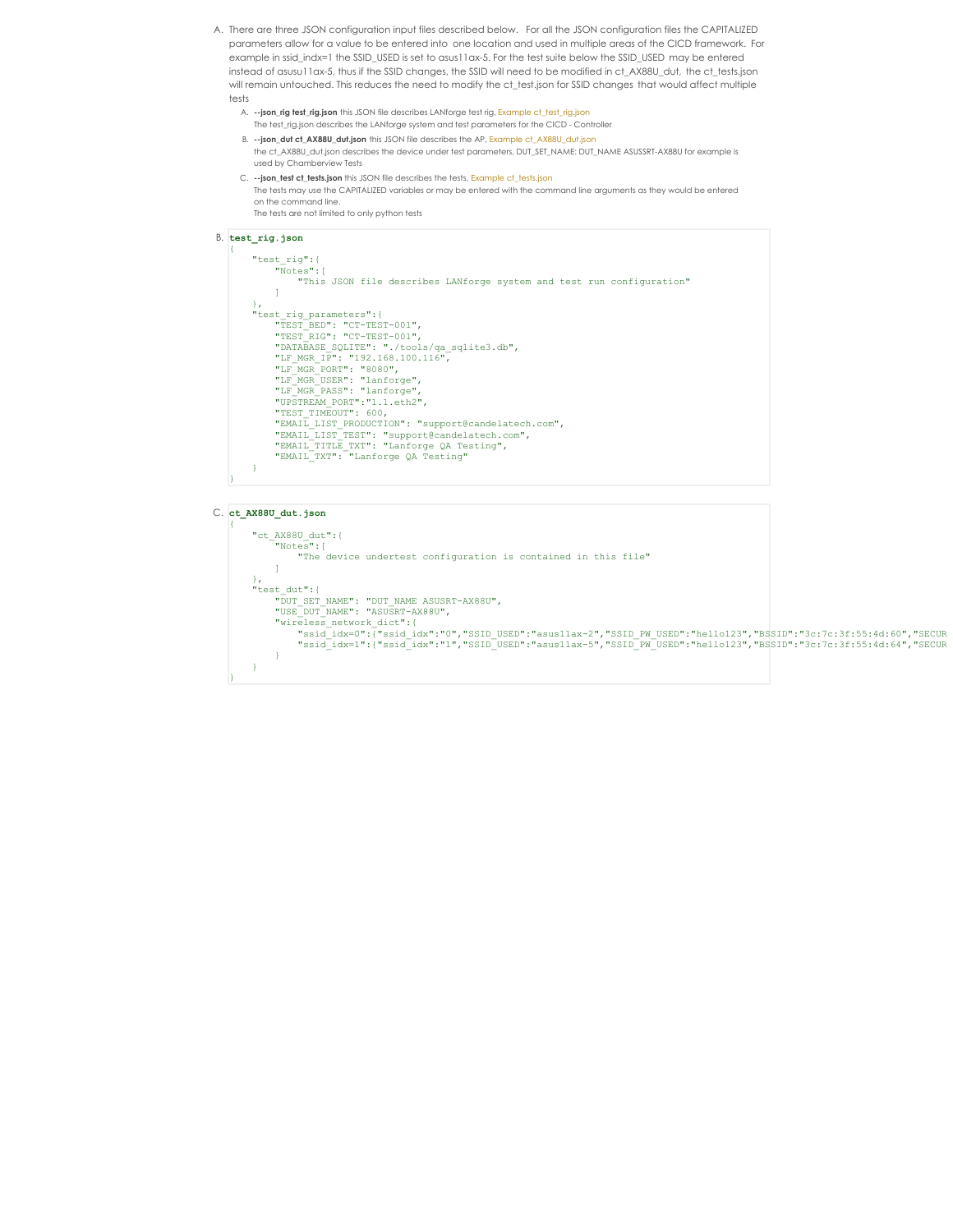

E. **sample command with above data:**

```
./lf_check.py --json_rig ct_test_rig.json \
          --json_dut ct_AX88U_dut.json \
          --json_test ct_tests.json \<br>--suite "suite_wc" \<br>--path '/home/lanforge/html-reports/ct_results_directory''
```
#### 4. **Set Up The JSON Configuration Files**

- A. The lf\_check.py is run form the lanforge-scripts/py-scripts/tools directory
- B. lf\_check.py uses three JSON files as input: For Example: **ct\_test\_rig.json** - describes the LANforge test rig configuration **ct\_AX88U\_dut.json** - describes the device under test **ct\_tests.json** -describe the tests to be run.

5. **lf\_check.py execution, simple command example**

```
A. ./lf_check.py --json_rig ct_test_rig.json \
             --json_dut ct_AX88U_dut.json \
--json_test ct_tests.json \
--suite "suite_wc" \
             --path '/home/lanforge/html-reports/ct_results_directory'
```
6. **Sample email sent on run**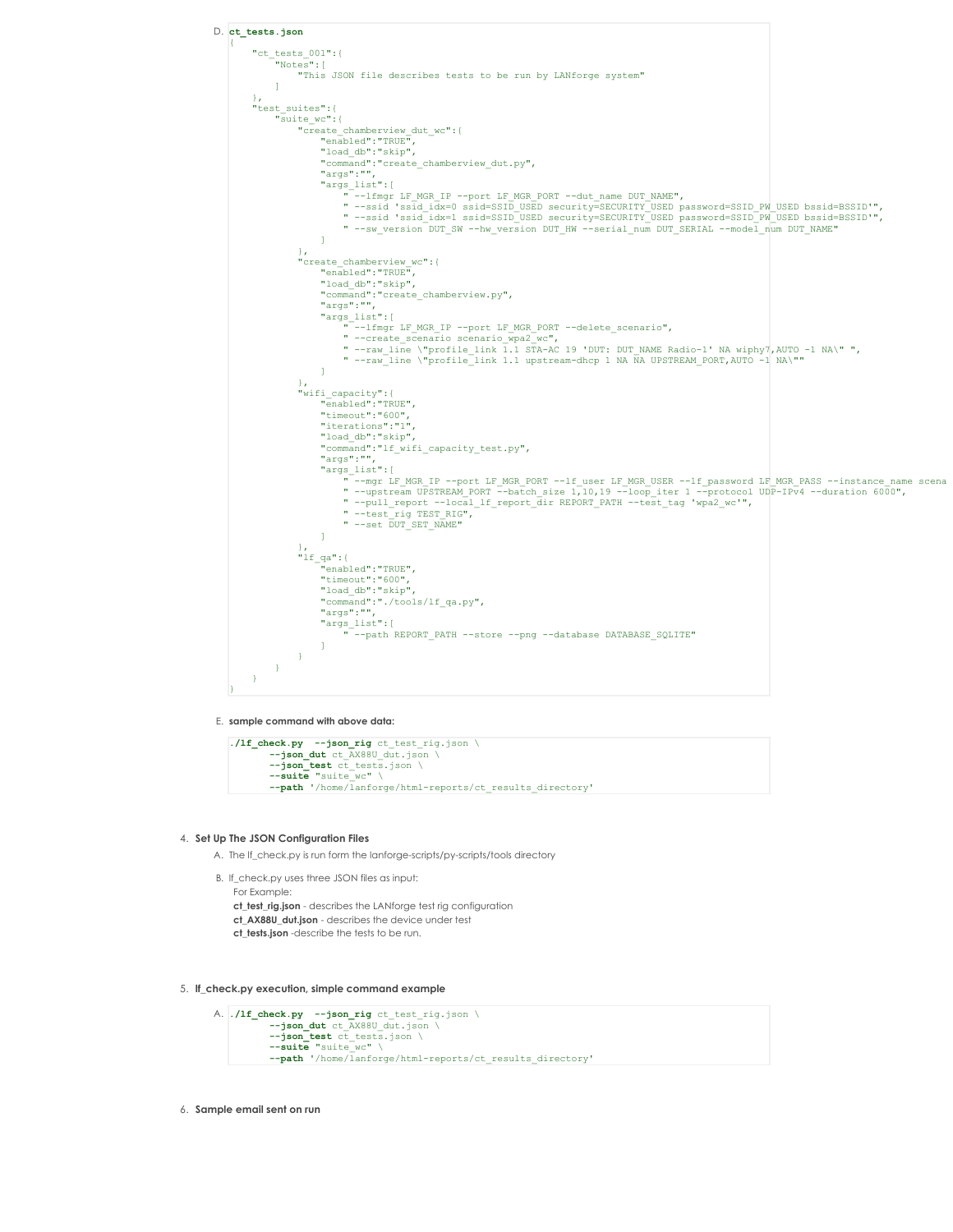| <b>D</b> Get Messages <b>v</b> / Write Q Chat 国Address Book   ♡ Tag v T Quick Filter                                                                                                                  | $Q$ Search <ctrl+k></ctrl+k>                                                   | Ξ       |
|-------------------------------------------------------------------------------------------------------------------------------------------------------------------------------------------------------|--------------------------------------------------------------------------------|---------|
| : candelatech.com> ☆<br>From LANforge <lanforge@< td=""><th>う Reply   % Reply All   v   → Forward   函 Archive   ♪ Junk   自 Delete   More v</th><td></td></lanforge@<>                                 | う Reply   % Reply All   v   → Forward   函 Archive   ♪ Junk   自 Delete   More v |         |
| Subject Lanforge OA Testing [192.168.95.6] 2021-10-13 06:21:14.071302                                                                                                                                 |                                                                                | 7:21 AM |
| To support@candelatech.com                                                                                                                                                                            |                                                                                |         |
| Lanforge QA Testing lanforge target 192.168.100.116<br>Results from 192.168. 2011<br>http://192.168J/html-reports/ct results directory/2021-10-13-06-18-12 lf check/2021-10-13-06-18-12-lf check.html |                                                                                |         |
| QA Report Dashboard:<br>/html-reports/ct results directory/2021-10-13-06-18-12 lf check/2021-10-13-06-21-11 lf ga/2021-10-13-06-21-11-lf ga.html<br>http://192.168.                                   |                                                                                |         |
| NOTE: Diagrams are links in dashboard                                                                                                                                                                 |                                                                                |         |

# 7. **lf\_check.py:** sample [lf\\_check.py](http://www.candelatech.com/examples/cb_eg_cv_view_basic_cicd_ap_testing/2021-10-13-06-18-12-lf_check.pdf) Report

| LF Check: CT-TEST-001 If check.py | <b>Candela</b>      |
|-----------------------------------|---------------------|
| 2021-10-13-06-18-12               | <b>TECHNOLOGIES</b> |

## Objective

**Run QA Tests** 

### LANForge

| LANforge    | kernel<br>version     | server<br>version                                                                | gul<br>verslon | gut<br>bulld<br>date                         | gul git sha                                | scripts all sha                            |
|-------------|-----------------------|----------------------------------------------------------------------------------|----------------|----------------------------------------------|--------------------------------------------|--------------------------------------------|
| ct523c-3b7b | $5.15.0-$<br>$r = 5+$ | Verslon:<br>5.4.4<br>Complied<br>on: Mon<br>11 Oct<br>2021<br>05:51:28<br>PM PDT | 5.4.4          | "Mon 11<br>Oct<br>2021<br>06:59:52<br>PM PDT | "e7462c3f07bd9b139b240edc0ab7437871bcb319" | e9888fd23d0cae429de7b877b86661e408ec7560\n |

### LANForge Radios

| Radio       | WIFLRadio<br>Driver | Radio<br><b>Capabilities</b> | <b>Rimware Version</b>                        | max sta | max yap | max vits |
|-------------|---------------------|------------------------------|-----------------------------------------------|---------|---------|----------|
| 1.1.wiphy0  | ath10k(9984)        | 802.11ban-AC                 | 10.4b.ct.9984.<br>xfH-13-774502ee5            | 128     | 24      | 64       |
| 1.1.wiphy1  | ath10k(9984)        | 802.11gn-AC                  | 10.4b-c1-9984-<br>xtH-13-774502ee5            | 128     | 24      | 64       |
| 1.1.wiphy2  | ath9kf1             | 802.11 abgm                  | <ath9k firmware="" lack="" radios=""></ath9k> | 2048    | 32      | 2048     |
| 1.1.wiphy3  | ath10ki988xl        | 802.11aban-AC                | 10.1-c1-8x- xfH-022-<br>bcdb24ff              | 127     | 24      | 64       |
| 1.1.wiphy4  | Iwhvifi(AX200)      | 802.11abgn-AX                | release/coreś2:5ecbd6da                       | ٠       |         |          |
| 1.1.wiphy5  | hybylfl(AX210)      | 802.11aban-AX                | release/core62:5ecbd6da                       | n,      |         |          |
| 1.1. winhy6 | Iwhvifi(A)(210)     | 802.11aban-AX                | release/core62:3ecbd6da                       | n,      |         |          |
| 1.1.wiphy7  | mt7915e()           | 802.11abgn-AX                | <no data="" firmware=""></no>                 | 19      | 16      | 19       |

### LF Check Test Results

| Test                                                  | Command                                                                                                                                                                                                                                                                                                                                                                                                                             | Duration          | Start               | End                                     | Result | <b>STDOUT</b> | <b>STDERR</b> |
|-------------------------------------------------------|-------------------------------------------------------------------------------------------------------------------------------------------------------------------------------------------------------------------------------------------------------------------------------------------------------------------------------------------------------------------------------------------------------------------------------------|-------------------|---------------------|-----------------------------------------|--------|---------------|---------------|
| create chamberview dut wc                             | /create_chamberview_dut.pv                                                                                                                                                                                                                                                                                                                                                                                                          | 0d 2s 825293 ms   | 2021-10-13-06-18-16 | 2021-10-13-06-18-19                     |        | <b>STDOUT</b> |               |
| -- serial num DUT SERIAL NA -- model num ASUSRT-AXEEU | /create_chamberylew_dut.py --1fmgr 192.169.199.115 --port 9999 --dut_name_ASUSRT-AXOSU --said 'ssid ide=9 said=asusilax-2 security=wea2 password=hello122<br>banid=Gc;7c;3f;55;4d;69'--axid 'axid ide=1 axid=axualiax-5 security=ex2 passerd=ballo122 banid=Gc;7c;3f;55;4d;64'--ax version DUT_SM_NA --bx version DUT_SM_NA --                                                                                                      |                   |                     |                                         |        |               |               |
| create chamberview wc                                 | Jcreate_chamberview.py                                                                                                                                                                                                                                                                                                                                                                                                              | 0d 5s 987380 ms   | 2021-10-13-06-18-19 | 2021-10-13-06-18-25                     |        | <b>STDOUT</b> |               |
|                                                       | ./create chamberyiew.py --1fmgr 192.188.199.115 --port 9999 --delete_scenario --create_scenario scenario spa2 sc --raw_line "profile_link 1.1 STA-AC 19 'BUT: ASUSRT-<br>AXEEU Radio-2' NA wichy7.AUTO -1 NA" -- raw line "profile link 1.1 upstream-dhcp 1 NA NA 1.1.eth2.AUTO -1 NA"                                                                                                                                              |                   |                     |                                         |        |               |               |
| will capacity                                         | ./# wifi capacity test.pv                                                                                                                                                                                                                                                                                                                                                                                                           | 0d 165s 770807 ms |                     | 2021-10-13-06-18-25 2021-10-13-06-21-11 |        | STDOUT        |               |
|                                                       | ./lf wifi capacity test.py --mpr 192.169.159.116 --port 9929 --1f user lanforge --1f password lanforge --instance name scenario won2 wc --upstream 1.1.eth2 --batch size<br>1.10.19 --loop iter 1 --protocol UDP-IPv4 --duration 6000 --pull report --local if report dir /home/lanforge/html-reports/ct results directory<br>/2021-10-13-05-19-12 lf check --test tag 'woul wo' --test rig CT-TEST-021 --set DUT NAME ASUSRT-AXORU |                   |                     |                                         |        |               |               |
| If ga                                                 | J./tools/If ga.pv                                                                                                                                                                                                                                                                                                                                                                                                                   | 0d 2s 220803 ms   | 2021-10-13-06-21-11 | 2021-10-13-06-21-13                     |        | <b>STDOUT</b> |               |
|                                                       | ././tools/1f os.pv --oath /home/lanforge/html-reports/ct results directory/2021-19-12-95-19-12 1f check --store --omg --database ./tools/os_solite2.db                                                                                                                                                                                                                                                                              |                   |                     |                                         |        |               |               |

Generated by Candela Technologies LANlarge network testing tool www.candelatech.com



# 8. **lf\_qa.py**

lf\_qa.py: process kpi.csv, produces html/pdf results, produces plotly png and interactive graphs from test run kpi **sample command:**

| $1 f$ qa.py --path | /home/lanforge/html-reports/ct results directory/(results dir of lf check.py) \ |  |
|--------------------|---------------------------------------------------------------------------------|--|
| --store            |                                                                                 |  |
| $--pn$             |                                                                                 |  |
|                    | --database ./tools/ga aglite3.db                                                |  |

9. **lf\_qa.py:** sample [lf\\_qa.py](http://www.candelatech.com/examples/cb_eg_cv_view_basic_cicd_ap_testing/2021-10-13-06-21-11-lf_qa.pdf) Report